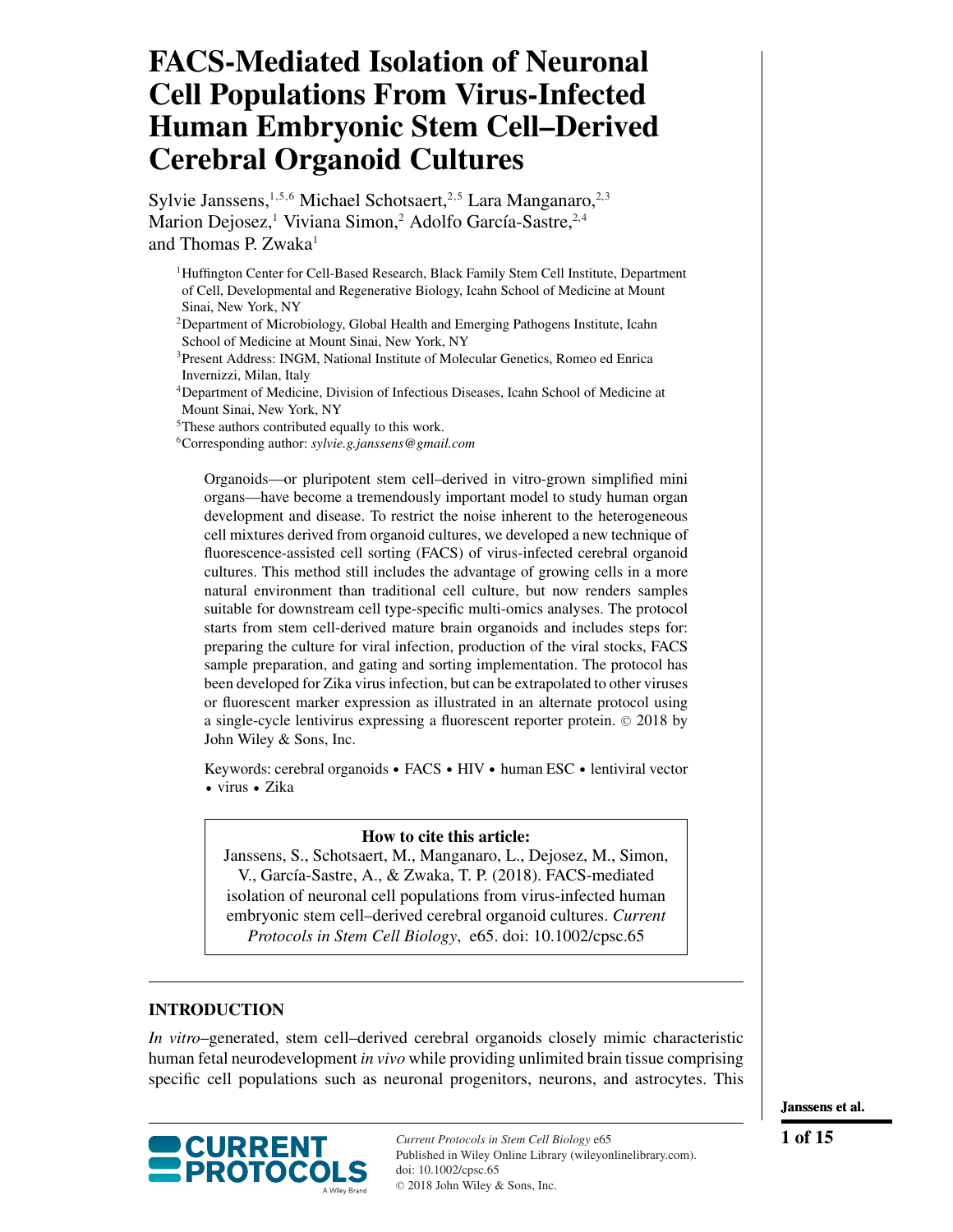three-dimensional tissue allows for direct testing of brain development and modeling of complex human neurological disorders such as hereditary microcephaly, autism spectrum disorders, and Alzheimer's disease (Choi et al., 2014; Lancaster et al., 2013; Mariani et al., 2015). Brain organoids have also proven useful for dissecting the general impact of viral infections on brain development. For example, Zika virus infection of cerebral organoids confirmed the neurotropic nature of the virus and provided rapid confirmation of the causal link between prenatal Zika virus infection and congenital microcephaly (Garcez et al., 2016).

However, with the creation of more-complex multilayered tissue models comes the challenge of developing assays that can translate complex experimental starting conditions into useful data outputs. Possibilities to reduce this complexity include the use of organoids confined to specific brain regions (Qian et al., 2016) or microdissection of certain cerebral organoid anatomy combined with single-cell RNA sequencing (Camp et al., 2015). Nevertheless, a satisfying approach to study the effects of virus infection or other treatments in distinct cell populations of organoids has been lacking. We describe a protocol to isolate neural progenitors, astrocytes, and neurons from virus-infected cerebral organoids, validated for downstream epigenetic and gene expression assays (Janssens et al., 2018). This article outlines in detail how to prepare Zika and single-cycle lentiviral reporter viruses, prepare cerebral organoid cultures for viral infection, identify neuronal populations, and subsequently isolate infected and non-infected neural progenitor cells, neurons, and astrocytes suitable for downstream manipulations such as RNA and DNA extraction.

*CAUTION:* Manipulations of virus-containing cultures must be carried out in biological safety cabinets with appropriate personal protective equipment (PPE). Infectious waste must be collected and disposed of according to the correct biosafety level (BSL) guidelines.

#### *BASIC PROTOCOL 1*

## **GENERATION OF 2D CEREBRAL ORGANOID CULTURES FOR OPTIMAL VIRAL INFECTION**

This protocol describes the generation of a 2D culture that is optimal for ample viral infection while maintaining the original cell types and cell interactions typical of cerebral organoids (Fig. 1). The successful isolation of virus-infected cells from cerebral organoids strongly correlates with the initial infection rate. Fluorescence-activated cell sorting (FACS) requires that a large enough portion of cells be separated from background noise, and downstream applications are limited by minimal material input. While developing this protocol, low infection rates were experienced when infecting mature cerebral organoids as a whole. Vibratome slicing and culturing of the cerebral organoid as 500-µm-thick slices elevated infection rates to some extent by increasing surface exposure to the virus (Fig. 1C). Nevertheless, switching to twodimensional culture conditions was deemed necessary to reach satisfactory infection rates.

This protocol has been optimized for cerebral organoids generated according to Lancaster et al. (2013), but is expected to be adaptable to alternative neural organoid growing methods. A step-by-step protocol for generation of cerebral organoids (Lancaster  $\&$  Knoblich, 2014) describes in detail the consecutive phases of making embryonic bodies, inducing neural fate, and establishing a threedimensional culture. In our experience, H9 (WAO9) human embryonic stem cells (hESCs) are most suitable for generation of cerebral organoids containing high levels of brain tissues, while satisfactory results have been obtained when using H1 Janssens et al. (WA01) cells.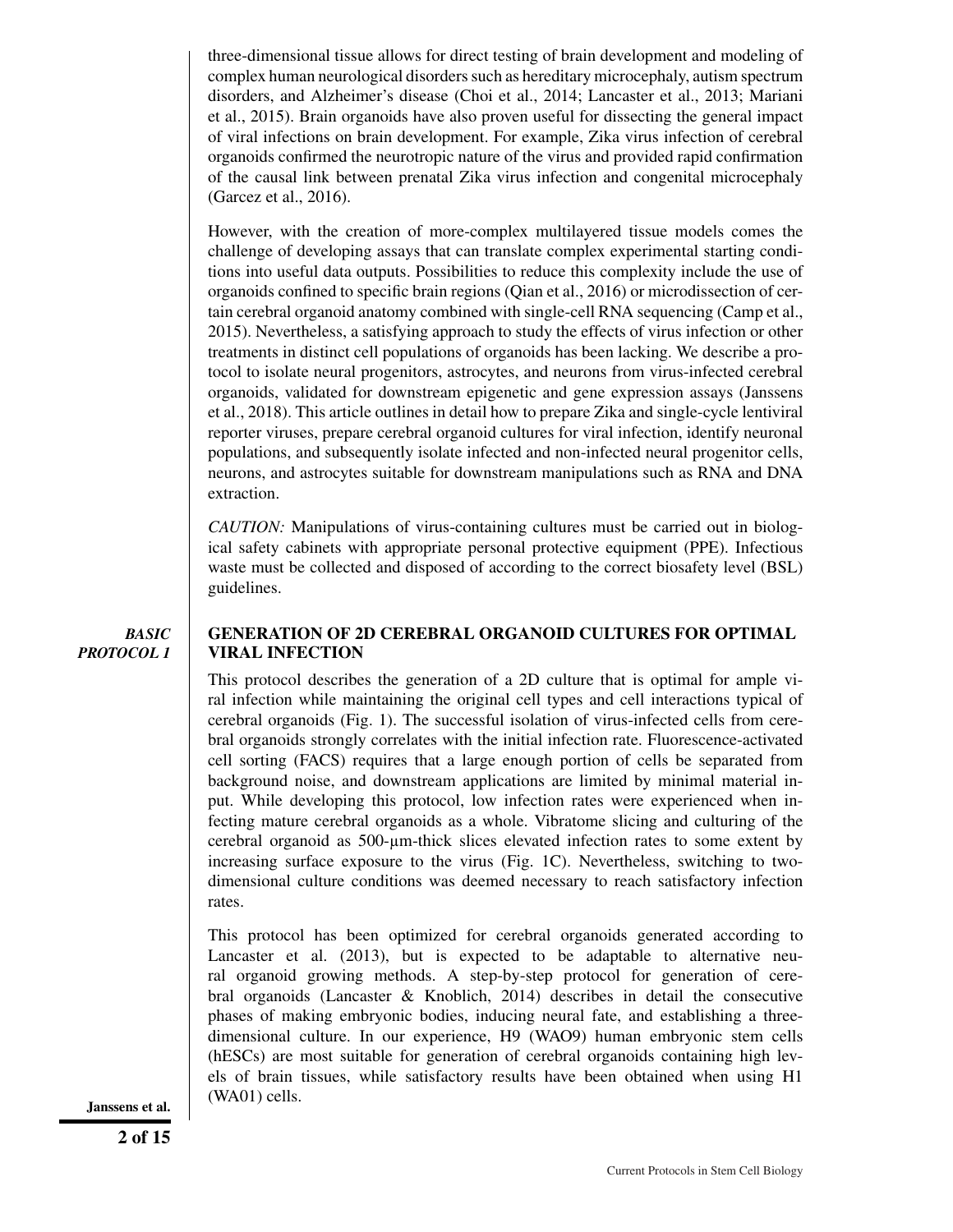

1. Thaw Matrigel in ice water overnight at  $4^{\circ}$ C and make 2-mg aliquots while keeping constantly on ice. Store at −80°C.

**Janssens et al.**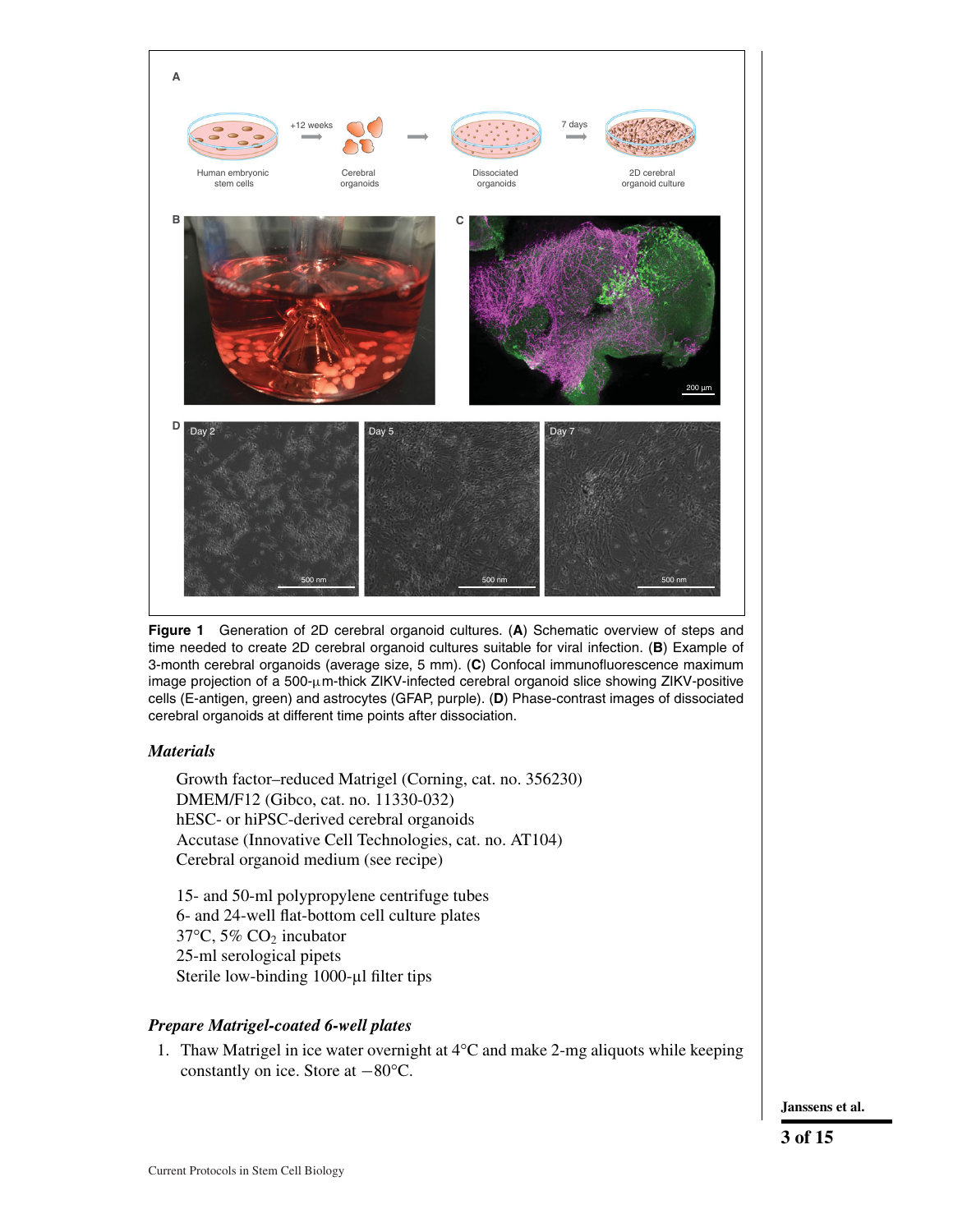- 2. Add one Matrigel aliquot to 12 ml ice-cold DMEM/F12 in a 15-ml polypropylene centrifuge tube, dissolve, and immediately add 1 ml per well to two 6-well flatbottom plates.
- 3. Incubate plates for 1 hr at room temperature.
- 4. Add 1 extra ml DMEM/F12 per well and store in a 37°C incubator for up to 1 week.

# *Collect and dissociate organoids*

- 5. Pipet 2–3 mature organoids (Fig. 1B) per well into a 24-well plate using 25-ml serological pipets.
- 6. Remove excess medium that was transferred with the organoids, then add 0.5 ml Accutase per well and place in the 37°C incubator for 3–5 min.
- 7. Initiate dissociation by pipetting the organoid/Accutase mixture up and down several times using low-binding 1000-µl filter tips and incubate for another 3–5 min at 37°C. Do not exceed 10 min of exposure to undiluted Accutase.
- 8. Further dissociate the organoids into little chunks by pipetting up and down several more times and immediately transfer the solution to a 50-ml tube containing at least 5 ml cerebral organoid medium per 0.5 ml Accutase.

*It is important that dissociation be carried out gently to minimize damage to the cells. It is preferred to dissociate organoids into cell clusters rather than single cells to promote better cell survival.*

- 9. Centrifuge at  $100 \times g$  for 5 min at room temperature. Transfer supernatant to a new 50-ml tube while keeping the pellet.
- 10. Centrifuge the supernatant at  $300 \times g$  for 3 min at room temperature. Transfer supernatant to a new 50-ml tube while keeping the second pellet.
- 11. Centrifuge the supernatant at  $1000 \times g$  for 3 min at room temperature. Discard supernatant and keep the third pellet.
- 12. Combine the three pellets and resuspend in cerebral organoid medium (1 ml per organoid transferred in step 5).

# *Plate cerebral organoids*

- 13. Aspirate excess medium from the Matrigel-coated plates and add 2 ml organoid medium to each well.
- 14. Using a 1-ml pipet, slowly spread 0.5 ml organoid suspension into each well and place plates in a 37°C incubator.
- 15. After 12–18 hr, replace medium by carefully removing half of the medium with a 1-ml pipet and slowly adding the same amount of fresh medium dropwise into each well.
- 16. Culture for 6 more days, changing half of the medium every 2–3 days.

*During this time, the cells will regrow their processes and reestablish cellular interactions (Fig. 1D).*

*BASIC PROTOCOL 2*

## **VIRAL INFECTION AND SAMPLE PREPARATION FOR FACS**

This protocol describes how to prepare viral stocks, infect cerebral organoid cultures, and subsequently prepare infected cultures for FACS (Fig. 2). The main protocol describes infection with a replicating virus (Zika). Infection with a single-cycle lentiviral reporter Janssens et al. virus encoding GFP under the control of a CMV promoter in position of its envelope

**4 of 15**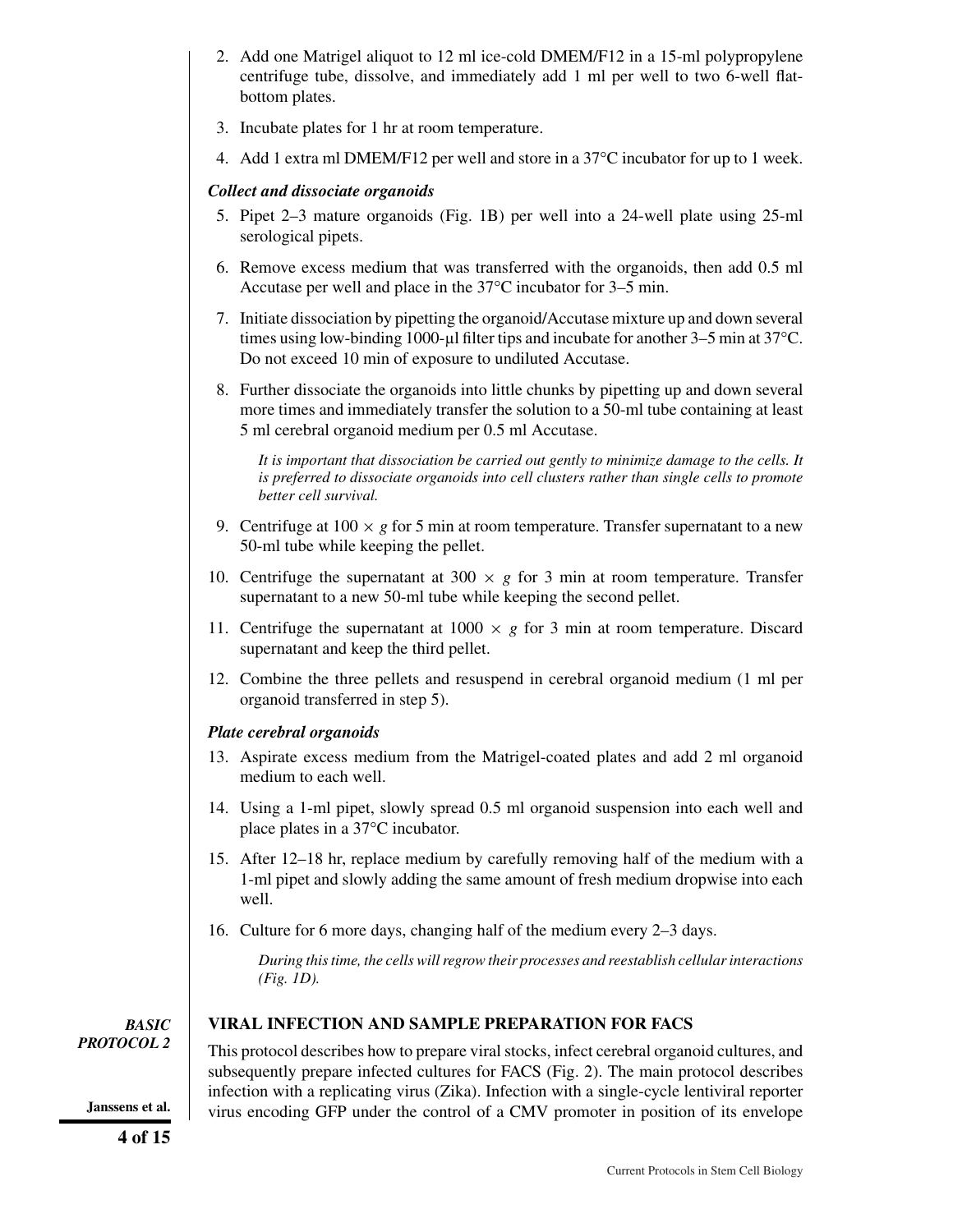

**Figure 2** Virus infection and fluorescence-assisted cell sorting. (**A**) Schematic overview of virus infection and sorting of cerebral organoid cultures. (**B**) Example of a plaque assay readout. Vero cells were infected with 10-fold serial dilutions as indicated. (**C**) Examples of cell sorting plots for isolating astrocytes, neurons, and neural progenitor cells from hESC-derived cerebral organoid cultures. (**D**) Illustration of ZIKV– and ZIKV<sup>+</sup> FACS gating for all cells and sorted neural progenitors, astrocytes, and neurons.

(env-defective HIV) and pseudotyped with the VSV-G envelope is described below (see Alternate Protocol). The env-defective HIV virus was generated by cloning the CMV EGFP expression cassette into the ENV position of the virus, while preserving the remaining full length with intact gag/pol and accessory proteins. This insertion restricts the virus to a single round of infection, since HIV virus particles defective for the envelope gene are generated.

## *Materials*

VERO cells (ATCC CCL-81) Vero cell culture medium (see recipe) Zika virus strain, e.g., Uganda 1947 (MR 766, ATCC 1838) or Puerto Rico 2015 (PRVABC59, ATCC VR-1843) Vero cell infection medium (see recipe)  $2 \times$  overlay medium (see recipe) 1% (w/v) DEAE dextran (MP Biomedicals, cat. no. 195133) in distilled water (sterilize by filtration) 5% (w/v) sodium bicarbonate (Fisher Scientific, cat. no. L-14639) in distilled water 2% Oxoid agar stock solution (see recipe) **Janssens et al.**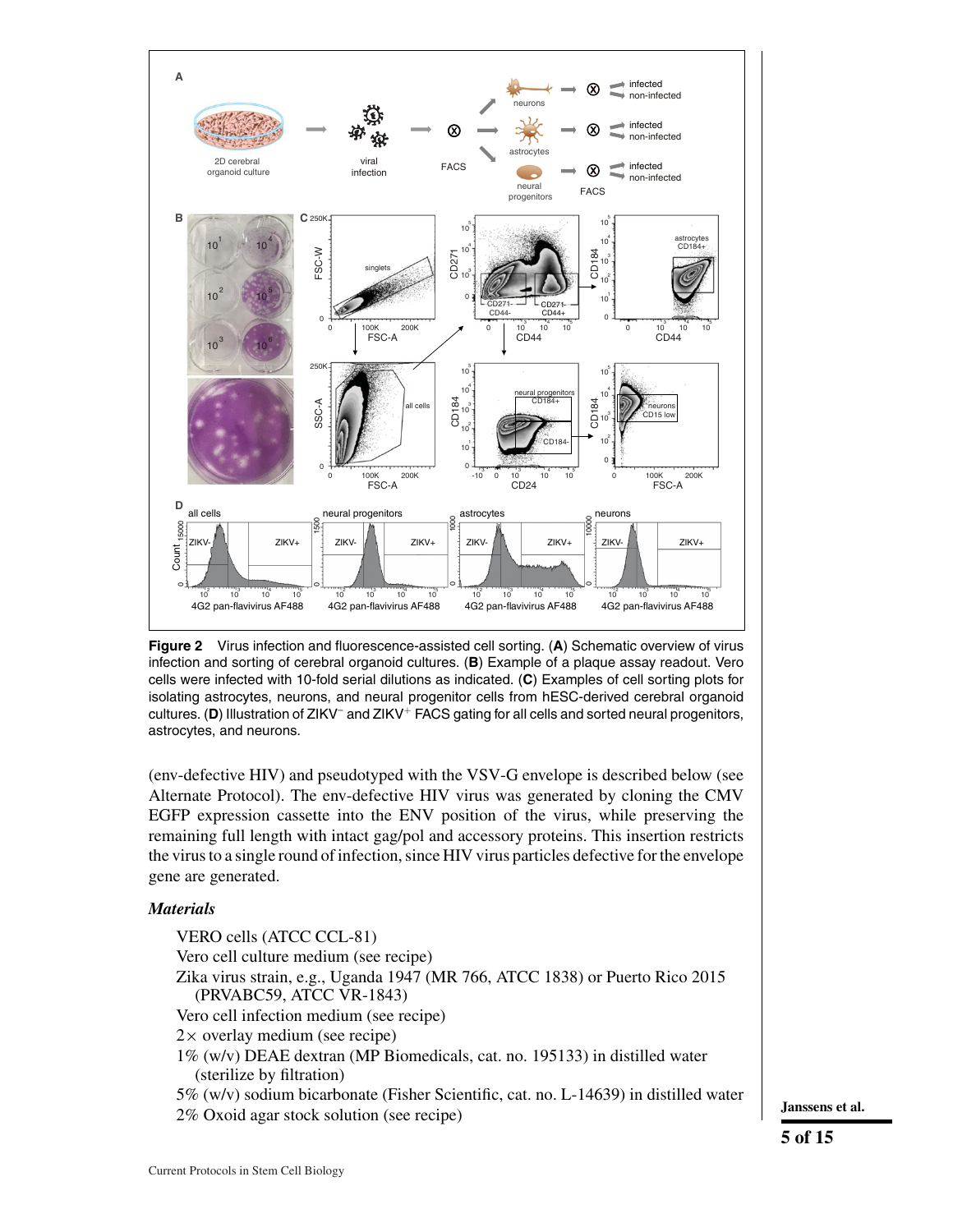4% paraformaldehyde (PFA) in phosphate-buffered saline (Boston BioProducts, cat. no. BM-155) Dulbecco's phosphate-buffered saline (DPBS, no calcium or magnesium, Invitrogen, cat. no. 14190144) 1% (w/v) crystal violet (Fisher Scientific, cat. no. C581-100) in distilled water Methanol 2D cerebral organoid culture of 7 days (see Basic Protocol 1) Cerebral organoid medium (see recipe) Penicillin/streptomycin (Sigma, cat. no. P4333) Fetal bovine serum (FBS, HyClone, cat. no. SH30071.03) EDTA solution (Invitrogen, cat. no. 15575-038) PermWash buffer (BD Biosciences, cat. no. 554723) Accutase (Innovative Cell Technologies, cat. no. AT104) DMEM/F12 (Gibco, cat. no. 11330-032) Fluorochrome-conjugated antibodies (see Table 1)

T175 culture flasks 2-ml cryogenic vials 6-well flat-bottom cell culture plates Phase-contrast microscope 50-ml polypropylene centrifuge tubes Cell scrapers (*optional*) 1.5-ml microcentrifuge tubes

Additional reagents and solutions for trypsinizing cells

## *Prepare Zika virus supernatant*

1. Grow Vero cells in Vero cell culture medium to  $\sim 80\%$  confluence. Dissociate with EDTA/trypsin and seed 7.5  $\times$  10<sup>6</sup> cells in a T175 culture flask.

*Cell supernatant from uninfected cells can be prepared in parallel as a mock infection control.*

2. After 16–24 hr, remove medium from the flask and replace with 1 multiplicity of infection (MOI) of virus prepared in fresh Vero cell infection medium. Return to the  $37^{\circ}$ C,  $5\%$  CO<sub>2</sub> incubator.

*Multiplicity of infection (MOI)* = *plaque forming units (pfu) of virus used for infection/number of cells. The Zika virus titer is determined by plaque assay on Vero cells as described below.*

*Vero cell infection medium contains lower FBS levels to prevent reduced infection efficiency from serum-induced antiviral activity.*

- 3. After 72 hr of infection, collect the medium and centrifuge 10 min at 400  $\times$  *g* to remove cellular debris.
- 4. Keep the supernatant and store as  $\sim$  1-ml aliquots in 2-ml cryogenic vials at  $-80^{\circ}$ C (can be stored for years).

## *Measure Zika virus titer by plaque assay*

- 5. Seed Vero cells at  $1 \times 10^5$  cells per well in a 2-ml volume using a 6-well flat-bottom plate. Seed six wells per sample to allow for serial dilution of viral supernatant.
- 6. After 24 hr, verify if Vero cells have formed confluent monolayers without any gaps.

*If necessary, cells can be cultured up to another 24 hr to form confluent monolayers.*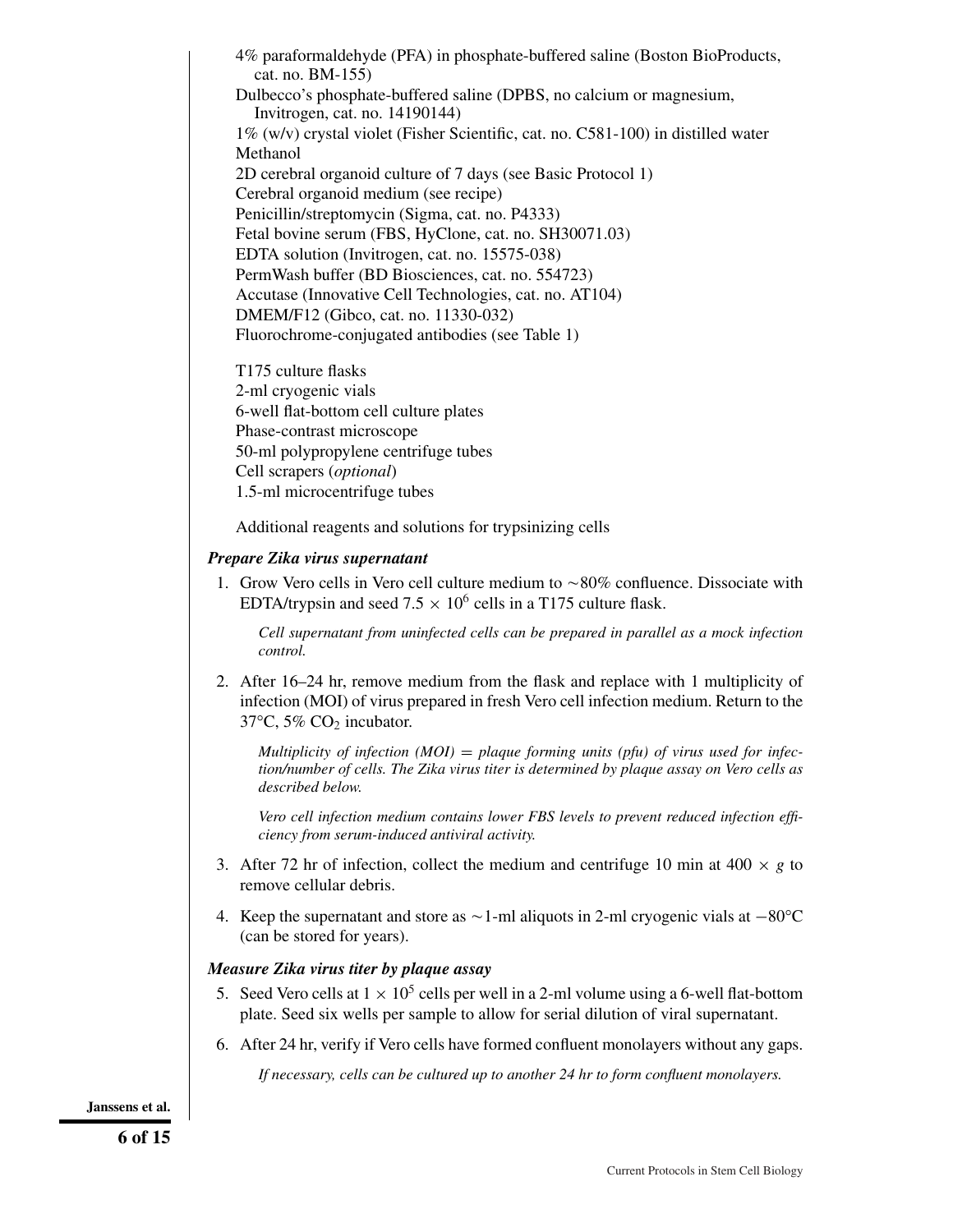- 7. Prepare 10-fold serial dilutions of viral culture supernatant (step 4) in Vero cell infection medium ranging from  $10 \times$  to  $10^6 \times$ .
- 8. Remove culture medium from the Vero cells and add 500  $\mu$ l of each dilution from step 7, moving from highest ( $10<sup>6</sup>$ ) to lowest ( $10 \times$ ). Return plates to the incubator for 1 hr, keeping the cells covered with virus by tilting the plates in different directions every 15 min.
- 9. During incubation, prepare fresh agar overlay. Microwave 2% Oxoid agar stock solution until completely liquid, then combine the following:

8.5 ml distilled water 25 ml of  $2\times$  overlay medium 0.5 ml 1% DEAE dextran 1 ml 5% sodium bicarbonate 15 ml of 2% Oxoid agar

Let the mixture cool until it can be handheld.

- 10. After 1 hr of infection, remove the virus-containing medium from cells and apply 2 ml agar overlay per well. Allow to solidify for 5 min at room temperature before moving the plates to the incubator.
- 11. At 48 hr post-inoculation, count viral foci using a phase-contrast microscope. Calculate the viral titer as pfu per ml.
- 12. Fix cells by applying 4 ml of 4% PFA on the agar overlay and incubating for 15 min at room temperature.
- 13. During fixation, prepare fresh crystal violet staining solution as follows:

40 ml 1% crystal violet solution 80 ml 100% methanol 380 ml distilled water *Staining will require 2 ml/well.*

- 14. Wash cells/overlay once with 5 ml DPBS, then remove the agar overlay by flicking the plate upside down.
- 15. Stain cells for 5 min with 2 ml per well fresh crystal violet staining solution for clear visualization of plaques.

*Figure 2B shows an example of a plaque assay after crystal violet staining.*

## *Infect cerebral organoid cultures*

- 16. Approximately 1 hr before infection, remove half of the medium from cerebral organoid cultures using a 1-ml pipet and replace with cerebral organoid medium supplemented with penicillin/streptomycin (1:50 dilution). Return to the 37°C incubator.
- 17. Thaw the appropriate amount of virus and control supernatant on ice. Using a 20-µl pipet, drip 5–20 µl virus or control supernatant (equaling the desired MOI) into the appropriate wells in a cross pattern to enhance spread throughout the whole well.

*In order not to harm the axonal and dendritic cell connections, it is recommended not to shake the tissue culture plates to spread the virus.*

18. Return the culture to the 37°C incubator for 72 hr.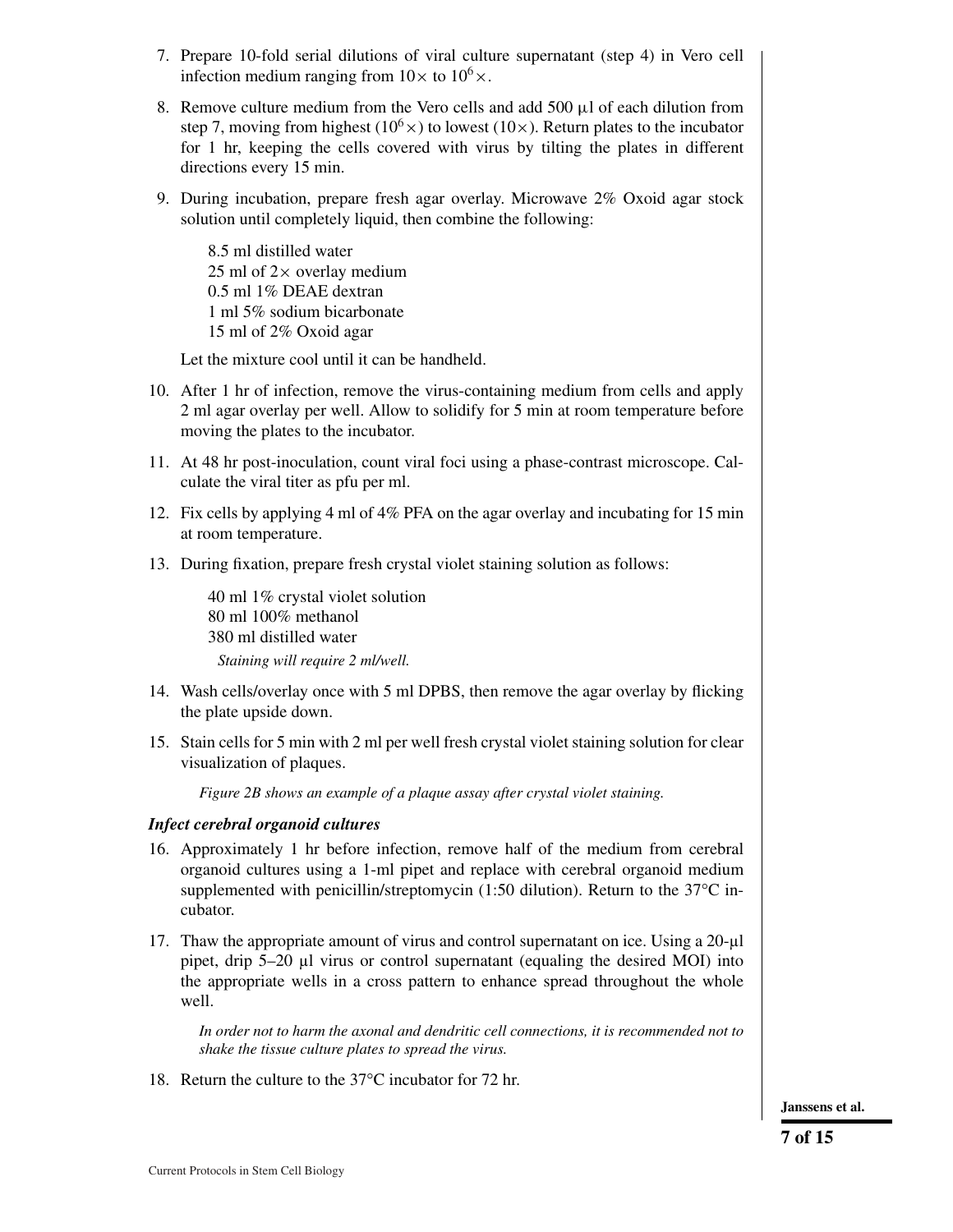**Table 1** Antibody Conjugates for Flow Cytometry and Fluorescence-Activated Cell Sorting

| Antibody                               | Conjugate     | Supplier (cat. no.)                                                                   | Dilution |
|----------------------------------------|---------------|---------------------------------------------------------------------------------------|----------|
| Anti-flavivirus group<br>E-antigen 4G2 | AF488         | Millipore (MAB10216); conjugated<br>with Invitrogen antibody labeling<br>kit (A20181) | 1:200    |
| Anti-human CD15                        | V450          | BD Biosciences (561584)                                                               | 1:100    |
| Anti-human CD24                        | <b>BUV395</b> | BD Biosciences (563818)                                                               | 1:100    |
| Anti-human CD44                        | PERCP-Cy5.5   | BD Biosciences (560531)                                                               | 1:100    |
| Anti-human CD184                       | APC           | BD Biosciences (555976)                                                               | 1:50     |
| Anti-human CD271                       | PF.           | BD Biosciences (557196)                                                               | 1:50     |

## *Collect cells and immunostain for FACS*

- 19. Prepare fresh FACS buffer: 1% FBS and 2 mM EDTA in DPBS.
- 20. Dilute  $10 \times BD$  Perm/Wash buffer in distilled H<sub>2</sub>O to make a  $1 \times$  solution.
- 21. Gently aspirate all medium from the culture with a pipet and add 0.5 ml Accutase per well. Incubate for 5 min at 37°C.
- 22. Add 1 ml DMEM/F12 per well and pipet up and down using a 1-ml pipet to dislodge the cells.

*When cells do not easily dislodge, using a cell scraper can facilitate collection of the cells.*

- 23. Transfer cells to 50-ml tubes containing 3 ml DMEM/F12 medium for every well that is collected. Wash each well one time with 1 ml DMEM/F12 to collect any remaining cells.
- 24. Centrifuge at  $450 \times g$  for 10 min at room temperature. Remove supernatant and gently resuspend cells in 5 ml FACS buffer.

*Washing volumes are anticipated on cell pellets derived from approximately two to four plates.*

- 25. Centrifuge at  $450 \times g$  for 5 min at room temperature. Remove supernatant and gently resuspend cells in 1 ml FACS buffer. Transfer to 1.5-ml microcentrifuge tubes.
- 26. Prepare 200 µl per sample of cell surface marker antibody mixture by adding the appropriate concentrations of fluorophore-conjugated antibodies for CD15, CD24, CD44, CD184, and CD271 to FACS buffer.

*See Table 1 for antibody conjugates and dilutions used for flow cytometry and FACS.*

27. Centrifuge cells at  $450 \times g$  for 5 min at room temperature. Remove supernatant, gently resuspend cells in  $200 \mu l$  antibody mixture, and incubate 45 min in the dark at room temperature.

*Since fluorophores are light sensitive, exposure of samples to light should be avoided from this step on.*

- 28. Wash cells by adding 500  $\mu$ l FACS buffer, centrifuging at 450  $\times$  *g* for 5 min at room temperature, removing the supernatant, and gently resuspending the cells in 500 µl FACS buffer.
- 29. Centrifuge at  $450 \times g$  for 5 min at room temperature, remove supernatant, and gently resuspend cells in 2% PFA (1:1 dilution of 4% PFA in DPBS). Incubate 5 min in **Janssens et al. the dark at room temperature.**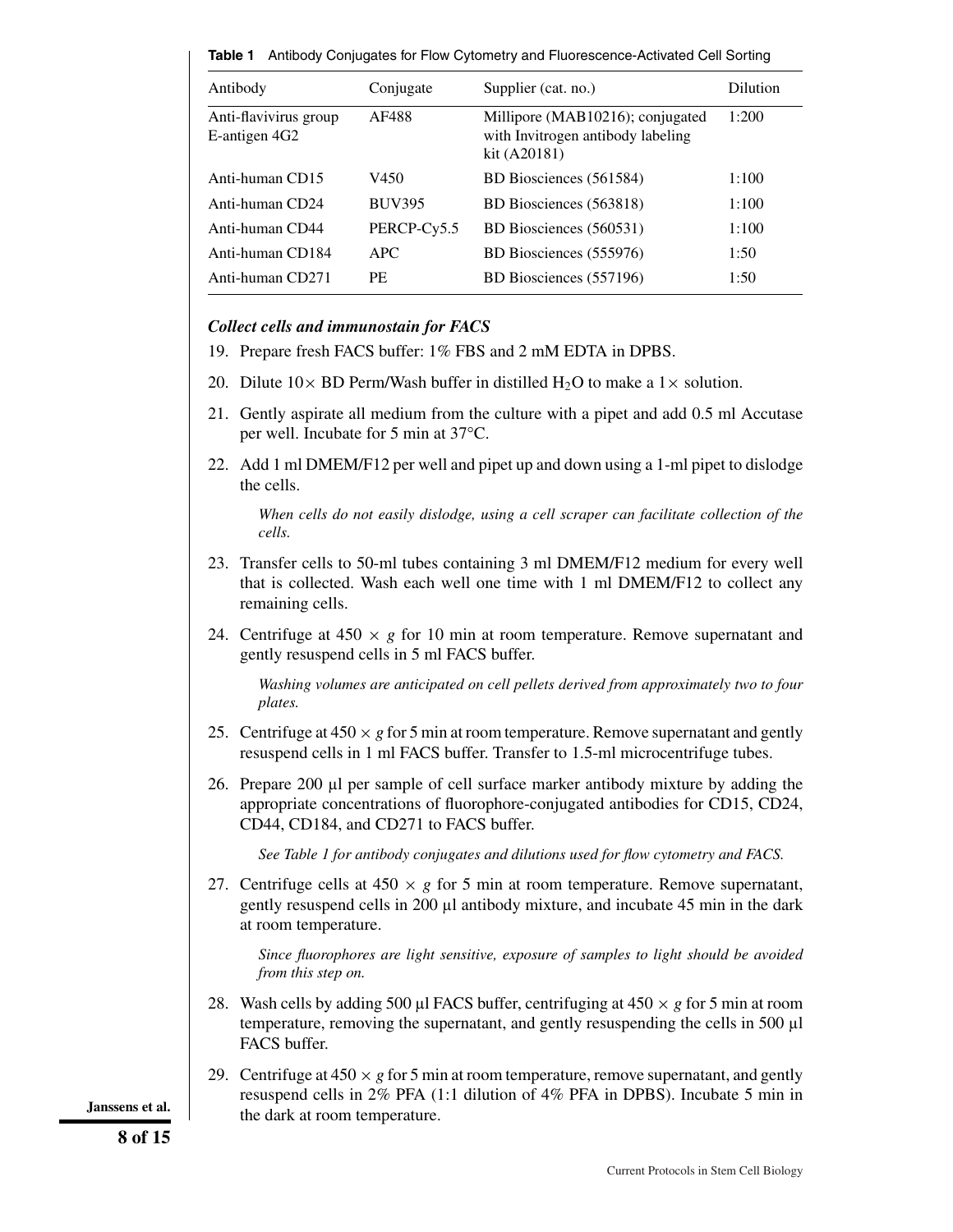- 30. Centrifuge at  $450 \times g$  for 5 min at room temperature, remove supernatant, and gently resuspend cells in 500 µl PermWash buffer. Repeat.
- 31. Centrifuge at  $450 \times g$  for 5 min at room temperature, remove supernatant, and gently resuspend cells in 200 µl PermWash buffer supplemented with antibody against ZIKV (fluorophore-conjugated anti-E-antigen, 4G2, Table 1). Incubate 1 hr in the dark at room temperature.
- 32. Centrifuge at  $450 \times g$  for 5 min at room temperature, remove supernatant, and gently wash cells with 500 µl PermWash buffer. Repeat at least once.
- 33. Centrifuge at  $450 \times g$  for 5 min at room temperature, remove supernatant, and gently resuspend cells in 1 ml FACS buffer. Place samples on ice and shield from light for transportation to the flow cytometer.

# **FLUORESCENCE-ASSISTED CELL SORTING**

This protocol describes how to set the compensation parameters for multicolor FACS and set the appropriate gates to separate the cerebral organoid–derived cells by cell type (neurons, neural progenitors, and astrocytes) and infection based on their fluorescent labeling.

# *Materials*

Fluorophore-conjugated antibodies (see Table 1) Ultracomp eBeads for compensation (Thermo Fisher Scientific cat. no. 01-2222-42) Dulbecco's phosphate-buffered saline (DPBS, no calcium or magnesium, Invitrogen, cat. no. 14190144) FACS buffer: 1% FBS and 2 mM EDTA in DPBS, freshly prepared Stained and infected cells and appropriate controls for sorting (see Basic Protocol 2) Lysis buffer for RNA or DNA extraction (*optional*)

Fluorescence-assisted cell sorter and software (FACSARIA III with FACSDiva software, BD Biosciences) Falcon test tubes with cell strainer snap caps (Corning, cat. no. 08-771-23) 15-ml Falcon tubes

# *Prepare compensation beads and determine sorter settings*

1. Make single-stain controls for every antibody used. Vortex compensation beads for 5 min before use. To 1 drop of compensation beads from the dispenser bottle, add the same amount of conjugated antibody (or less) as used for staining one cell sample. For dilutions of conjugated antibodies, see Table 1.

*Binding of antibodies to compensation beads does not rely on the antibody's specificity or affinity, and therefore less antibody than required for staining one cell sample can be used. This is especially recommended when background staining of the negative bead population is too high. According to the manufacturer, 0.125 mg or less of staining antibody can be used with the compensation beads if 0.03-1 mg of antibody is used to stain one cell sample.*

- 2. Incubate 15 min in the dark at 4°C.
- 3. Wash beads once by centrifuging at  $600 \times g$  for 5 min, discarding the supernatant, and resuspending in 400 µl fresh FACS buffer.
- 4. Use unstained cells and compensation beads to determine optimal settings for forward and side scatter, as well as for fluorescence detectors by adjusting the voltages for the photomultiplier tubes (PMTs) until you see beads and cells. **Janssens et al.**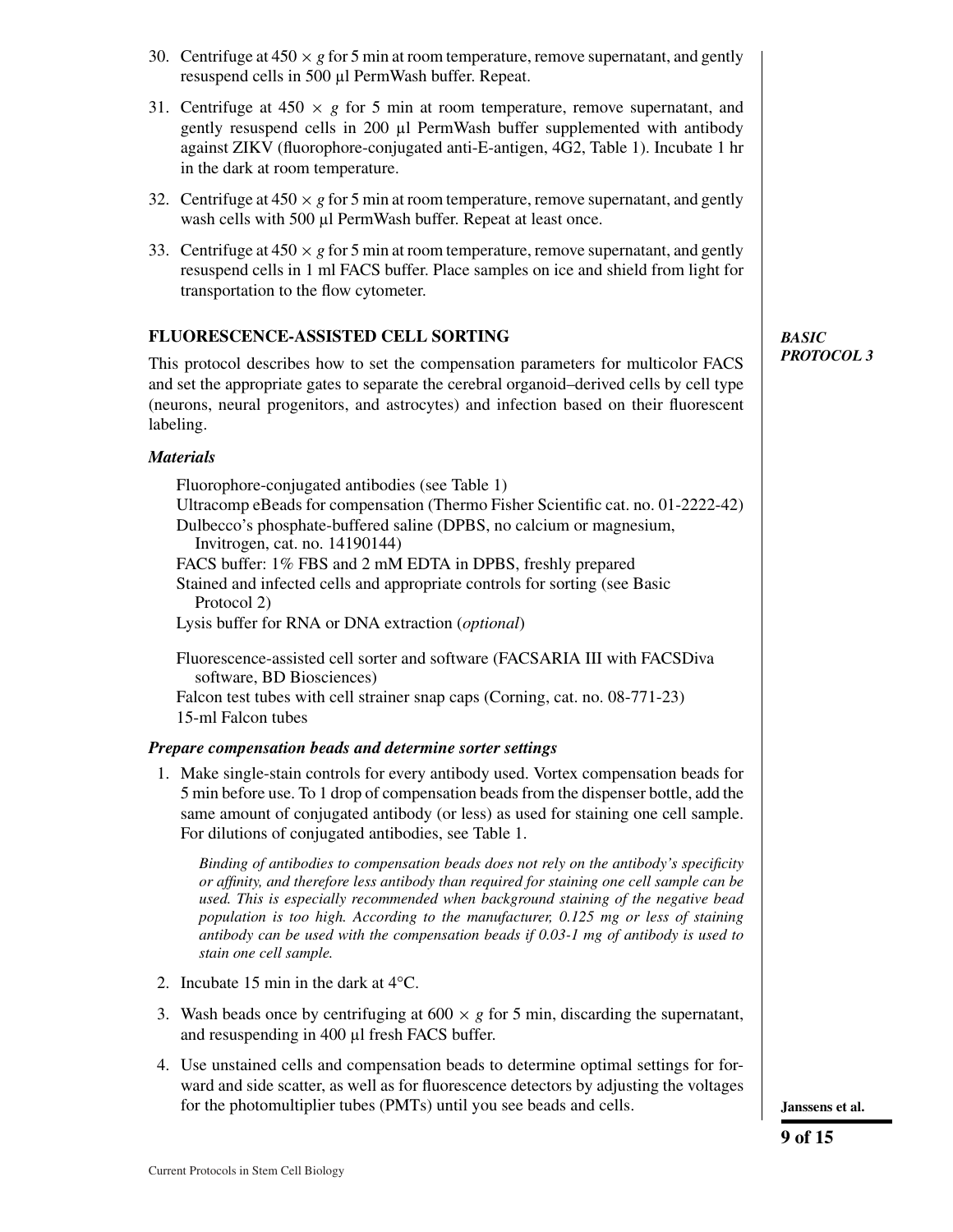- 5. Analyze all single-stain controls to ensure that the positive peak for every antibodyfluorophore is on scale. Change PMT voltage, if necessary. Try to have a maximum spread between the positive and negative peaks for every control.
- 6. Once optimal PMT voltages for all channels are determined, run all single-stain controls again and record all data for compensation setup. Do not change PMT voltages anymore at this point.

*If you need to change PMT voltages later, you will have to rerun all single-stain controls again with the adjusted PMT voltages.*

7. Calculate the compensation matrix using the software provided with the flow cytometer (FACSDiva).

## *Prepare samples, set gates, and sort samples*

- 8. Filter samples by pipetting the cell solution on top of the cell strainer caps on the test tubes. Add 0.5–1 ml DPBS on top of the strainer to ensure all single cells go through the strainer.
- 9. Remove the cap and place the test tube into the tube holder of the sorter. Sort infected from non-infected cells based on detection of flavivirus E protein. Mock and infected cells are used to set the gates for positive and negative cells. In order to avoid false-negative cells as much as possible, move the negative gate far to the left. Sorting efficiency should be 90% or higher. Collect virus-positive and virus-negative cells in 15-ml Falcon tubes.

*Illustration of infection and non-infection gates is shown in Figure 2D.*

*Cells can be sorted first for cell type or infection depending on personal preference. If it is necessary to concentrate the cells after the first sorting round, centrifuge the samples at 450* × *g and resuspend in FACS buffer.*

- 10. Sort the different cell types (astrocytes, neural progenitor cells, neurons) from viruspositive and virus-negative cells using the gating scheme below and in Figure 2C.
	- a. Apply gates for CD271 and CD44 first.
	- b. Gate CD271<sup>−</sup> CD44<sup>+</sup> cells for CD184+ to obtain cells with the astrocyte marker signature.
	- c. Gate CD271− CD44− cells for CD184, CD24, and CD15 to separate neural progenitor cells (CD271<sup>–</sup> CD44<sup>–</sup> CD184<sup>+</sup> CD24<sup>+</sup>) and neurons (CD271<sup>–</sup> CD44<sup>–</sup> CD184<sup>–</sup> CD24<sup>+</sup> CD15<sup>low</sup>).
- 11. Collect cells in three 5-ml FACS tubes with sorting efficiency of 90% or higher. Transfer cells to 15-ml Falcon tubes for further downstream applications.

## *Process samples for downstream applications*

- 12. Centrifuge sorted cells at  $450 \times g$  for 10 min at  $4^{\circ}$ C. Keep on ice and remove supernatant without disturbing the pellet.
- 13. Directly add lysis buffer to the pellet for downstream DNA or RNA extraction or store cells at –80°C until further use.

*Examples of Zika virus infection rates per cell type are shown in Figure 3A.*

*ALTERNATE PROTOCOL*

## **SORTING OF PSEUDOTYPED HIV-INFECTED CEREBRAL ORGANOID CULTURES**

To illustrate adaptation of the protocol to any virus that infects human neuronal cells, this protocol describes flow cytometry after infection with a single-cycle HIV lentiviral **Janssens et al.**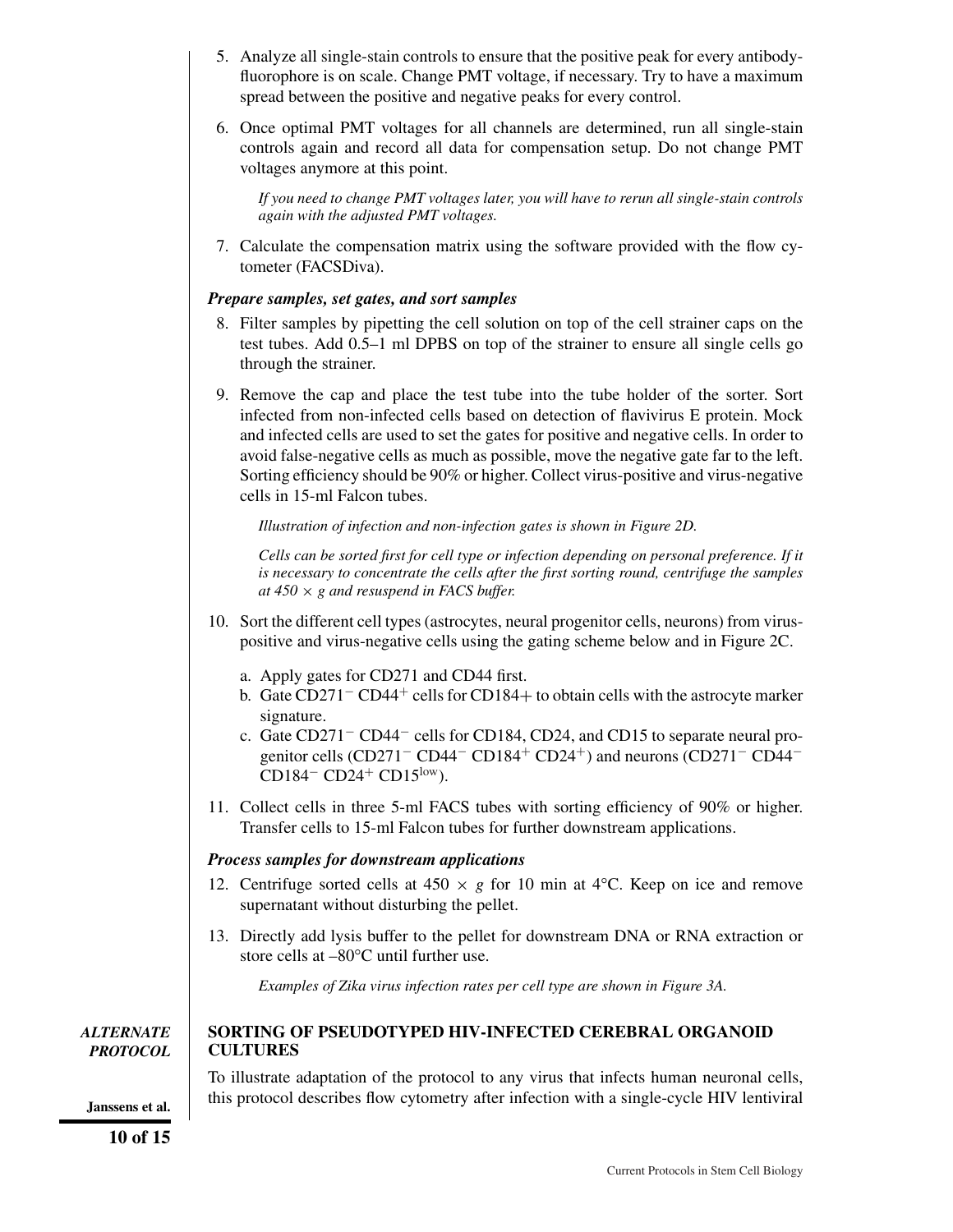

**Figure 3** Examples of FACS gating and percentages of virus-infected cells among isolated astrocytes, neurons, and neural progenitor cells (NPCs). (**A**) Cerebral organoid cultures infected with ZIKV. (**B**) Cerebral organoid cultures infected with pseudotyped HIV.

reporter virus. HIV1 lacking a functional Env gene and expressing a GFP reporter gene under the control of a CMV promoter was pseudotyped with the vesicular stomatitis virus (VSV-G) envelope glycoprotein to mediate cell entry but limit replication to a single round. The flow cytometry plots in Figure 3B show expression of the CMV promoter– driven GFP reporter gene in neural progenitors, neurons, and astrocytes, indicating that lentiviral integration is supported in these cell types.

*CAUTION:* Appropriate biosafety precautions including standard operating procedures for work with lentiviruses need to be implemented prior to work with lentiviruses. The described experiments were conducted in a BSL2+ facility by trained personnel.

## *Materials*

HEK293T cells (ATCC CRL-3216) HEK293T cell culture medium (see recipe) Plasmids: molecular clone HIV R7/3  $\Delta$ env CMV-EGFP, pHCMV-G coding for the G glycoprotein of VSV-G (Lloyd, Ng, Muesing, Simon, & Mulder, 2007) Polyethylenimine (PEI 25K, Polysciences, cat.no. 23966)

T75 culture flask Sterile disposable 0.45-μm filter units 2-ml cryogenic vials

## *Produce single-cycle lentiviral reporter virus*

- 1. Seed  $5 \times 10^6$  HEK293T in 15 ml HEK293T cell culture medium in a T75 culture flask and culture overnight.
- 2. The next day, transfect cells overnight with 20  $\mu$ g HIV R7/3  $\Delta$ env CMV-EGFP (replication defective) and 3  $\mu$ g pHCMV-G using 3  $\mu$ g/ml polyethylenimine. **J** Janssens et al.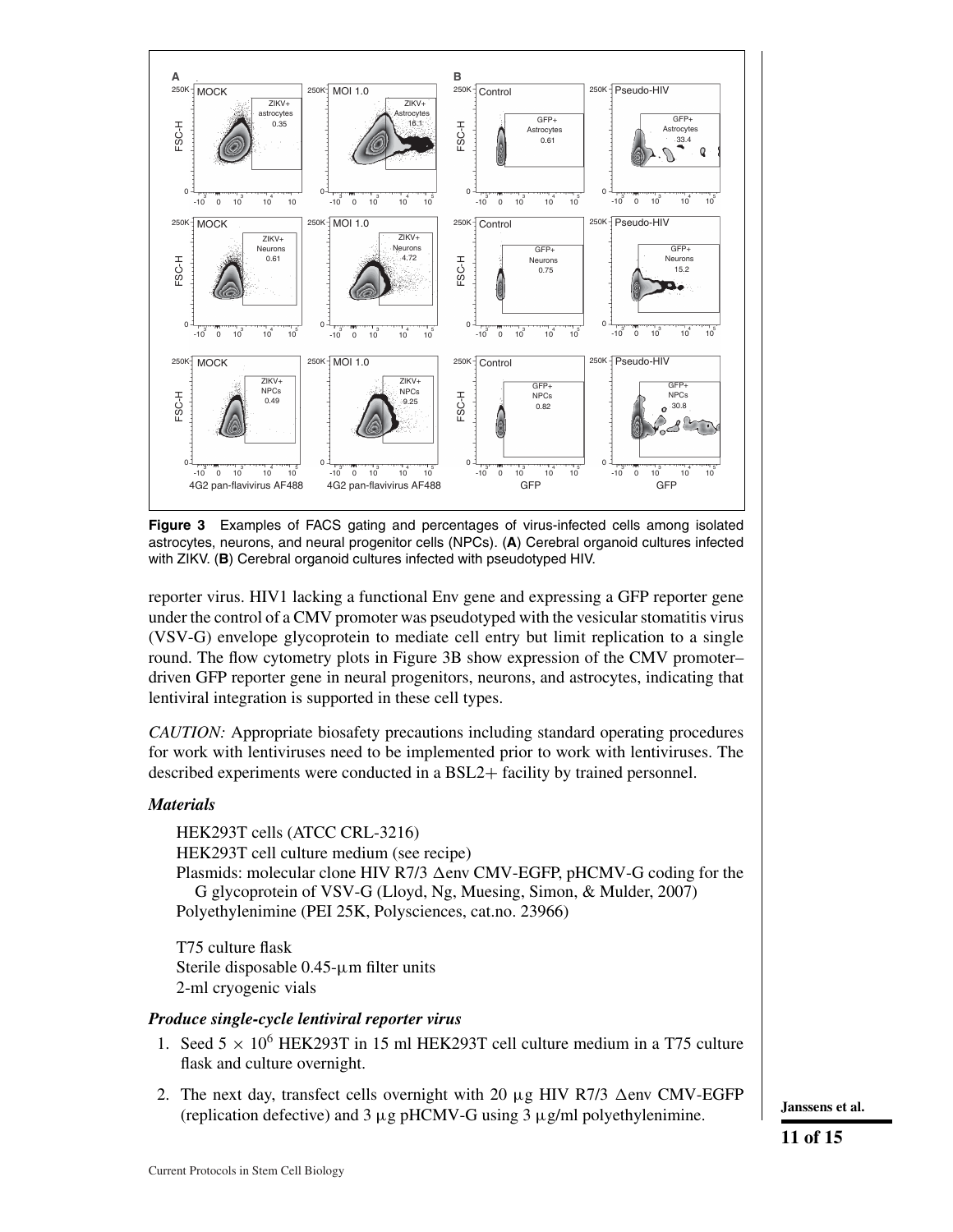- 3. In the morning, replace cell medium with HEK293T cell culture medium.
- 4. On days 2 and 3 after transfection, collect culture supernatant and centrifuge at  $450 \times g$  for 5 min to remove cellular debris.
- 5. Combine supernatants and filter through a  $0.45$ - $\mu$ m filter. Store as  $\sim$ 1-ml aliquots in 2-ml cryogenic vials at −80°C (can be stored for years).

*Infectivity titers of the viral stocks can be determined by infecting TZM-bl reporter cells (RRID:CVCL\_B478) with serial dilutions in triplicate.*

## *Infect cells, prepare samples, and perform sorting*

6. Infect cells with HIV R7/3  $\Delta$ env CMV-EGFP culture supernatant and proceed through fixation with PFA as described above (see Basic Protocol 2, see steps 16–29).

*Since the HIV reporter virus expresses GFP, which is detectable with the same settings as for AF488 or FITC fluorophores, there is no need to permeabilize the cells to allow for intracellular viral protein staining.*

- 7. Centrifuge at  $450 \times g$  for 5 min at room temperature, remove supernatant, and gently resuspend cells in 1 ml FACS buffer. Repeat twice for a total of three washes.
- 8. Place samples on ice and shield from light for transportation to the flow cytometer.
- 9. Sort cells using the same flow cytometer settings and gating strategy described in Basic Protocol 3. Use uninfected cells to determine the background and setting the gate for virus-positive cells.

## **REAGENTS AND SOLUTIONS**

## *Cerebral organoid medium*

125 ml DMEM/F12 (Gibco, cat. no. 11330-032) 125 ml Neurobasal medium (Gibco, cat. no. 21103049) 1.25 ml N-2 supplement (Gibco, cat. no. 17502001) 62.5 μl Insulin solution (Sigma, cat. no. I9278) 2.5 ml GlutaMAX supplement (Gibco, cat. no. 35050061) 1.25 ml MEM-NEAA (Gibco, cat. no. 11140050) 2.5 ml B27 supplement (Gibco, cat. no. 17504044) After combining above ingredients, prepare a 1:100 dilution of 2-mercaptoethanol (Sigma, cat. no. M3148) in DMEM/F12 and add 87.5  $\mu$ l of this to the medium. Sterilize by filtration and store up to 2 weeks at 4°C. Equilibrate to room temperature before use.

*Recipe according to Lancaster & Knoblich (2014).*

## *HEK293T cell culture medium*

Dulbecco s modified Eagle s medium (DMEM, Corning, cat. no. 10-013-CV) 10% fetal bovine serum (FBS, HyClone, cat. no. SH30071.03) 1:100 penicillin/streptomycin (Sigma, cat. no. P4333) Sterilize by filtration Store up to 4 weeks at 4°C Equilibrate to room temperature before use

## *Overlay medium, 2***×**

200 ml 10× MEM (Gibco, cat. no.21430020) 20 ml 200 mM L-glutamine (Corning, cat. no. 25-005-CR) **Janssens et al.** 48 ml 5% (w/v) sodium bicarbonate (Fisher Scientific, cat. no. L-14639)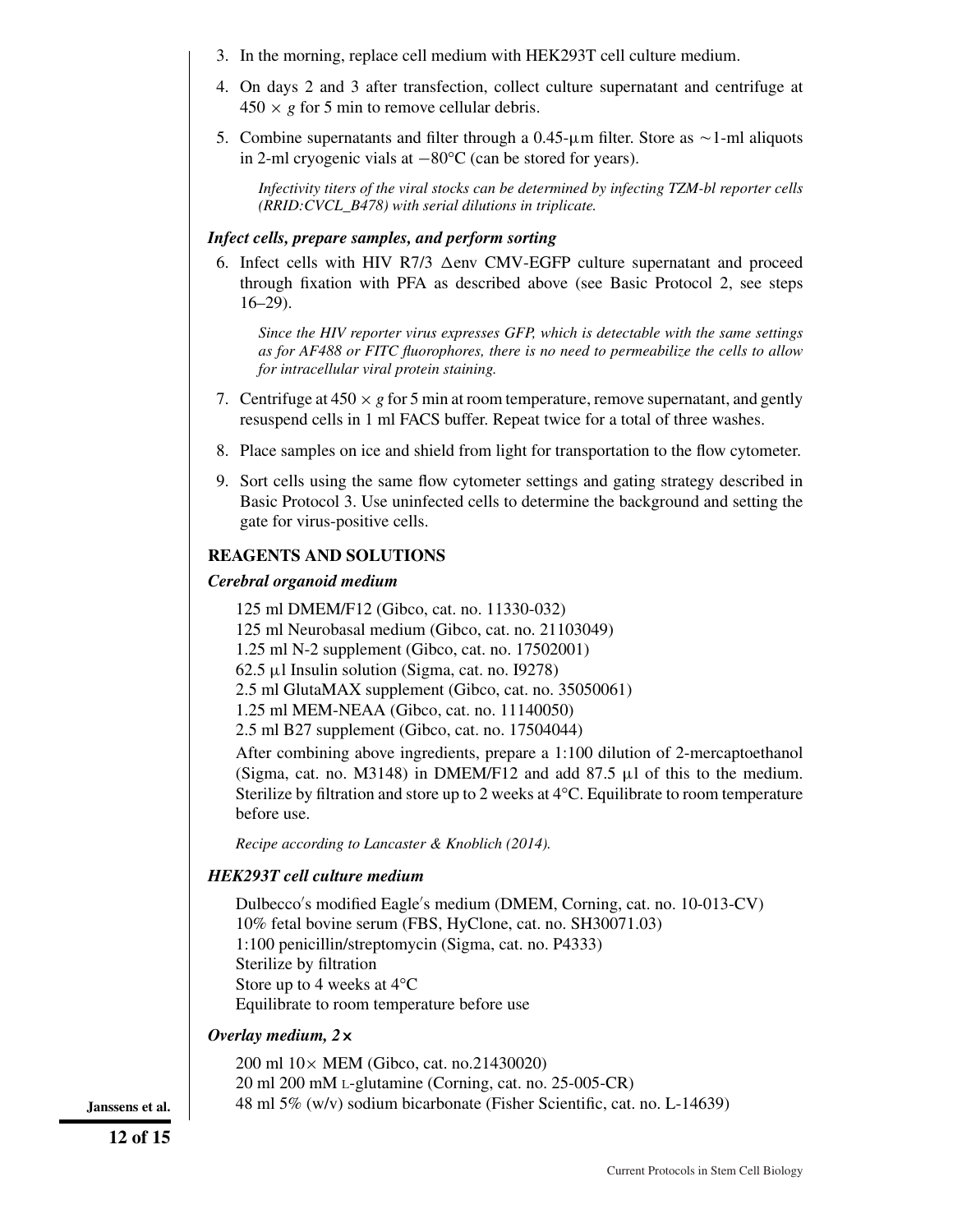20 ml 1 M HEPES (Fisher Scientific, cat. no. BP310-500) 20 ml penicillin/streptomycin (Sigma, cat. no. P4333) 20 ml fetal bovine serum (HyClone, cat. no. SH30071.03) 672 ml distilled  $H_2O$ Sterilize by filtration Store up to 4 weeks at 4°C

#### *Oxoid agar stock solution, 2% (w/v)*

Prepare a 2% (w/v) solution of Oxoid agar (Oxoid, cat. no. LP0028) in distilled water. Sterilize by autoclaving and store up to 4 weeks at room temperature.

*The agar overlay will become solid when cooled to room temperature and needs to be reheated before use.*

#### *Vero cell culture medium*

Dulbecco s modified Eagle s medium (DMEM, Corning, cat. no. 10-013-CV) 10% fetal bovine serum (FBS, HyClone, cat. no. SH30071.03) 1:100 penicillin/streptomycin (Sigma, cat. no. P4333) Sterilize by filtration Store up to 4 weeks at 4°C Equilibrate to room temperature before use

#### *Vero cell infection medium*

Dulbecco s modified Eagle s medium (DMEM, Corning, cat. no. 10-013-CV) 2% fetal bovine serum (FBS, HyClone, cat. no. SH30071.03) 1:100 penicillin/streptomycin (Sigma, cat. no. P4333) Sterilize by filtration Store up to 4 weeks at 4°C Equilibrate to room temperature before use

## **COMMENTARY**

#### **Background Information**

The human brain is unique in its structure and functionality compared to other mammals. To circumvent the limitations of animal models, ample effort has been made to establish human cell–based models to study brain development, function, and disorders. Preceded by many protocols describing the generation of neural rosettes, neural progenitors, and different types of mature neuronal cells, the most comprehensive model resembling the human brain to date is the human stem cell–derived cerebral organoid model, which generates three-dimensional brain-like tissues*in vitro* that mimic not only the diversity of neuronal cell types but also the structure and cellular interactions typical of human brain tissue. The fact that cell development is similar to that in the *in vivo* environment, allowing establishment of heterotypical neuronal interactions, distinguishes this model from the direct differentiation of human stem cells into one specific neural cell type.

Challenges in studying these more complex multicellular tissues include potentially higher variability and increased complexity of data analyses. To facilitate the analysis of defined cell types in complex brain organoids upon virus infection, we developed a FACSbased protocol. FACS has been proven useful for sorting neuronal cells from adult rat brains and for distinguishing cell populations during neural induction of human embryonic stem cells (Yuan et al., 2011). Choosing FACS over microscopy-based cell identification not only reduces output quantification errors, but also expands choices for downstream analyses of the identified cells. In this protocol, we use six-color cell sorting, which leaves the option to include more colors if the FACS/flow cytometer laser and filter setup allow for it. For example, inclusion of a viability dye to separate live from dead cells could reduce noise and improve separation of cell populations. However, one should be cautious about interference of the dead cell reagents with further downstream processing. The protocol we describe includes cell fixation either to allow intracellular staining of viral proteins and/or as a safety measure. Although not tested by **Janssens et al.**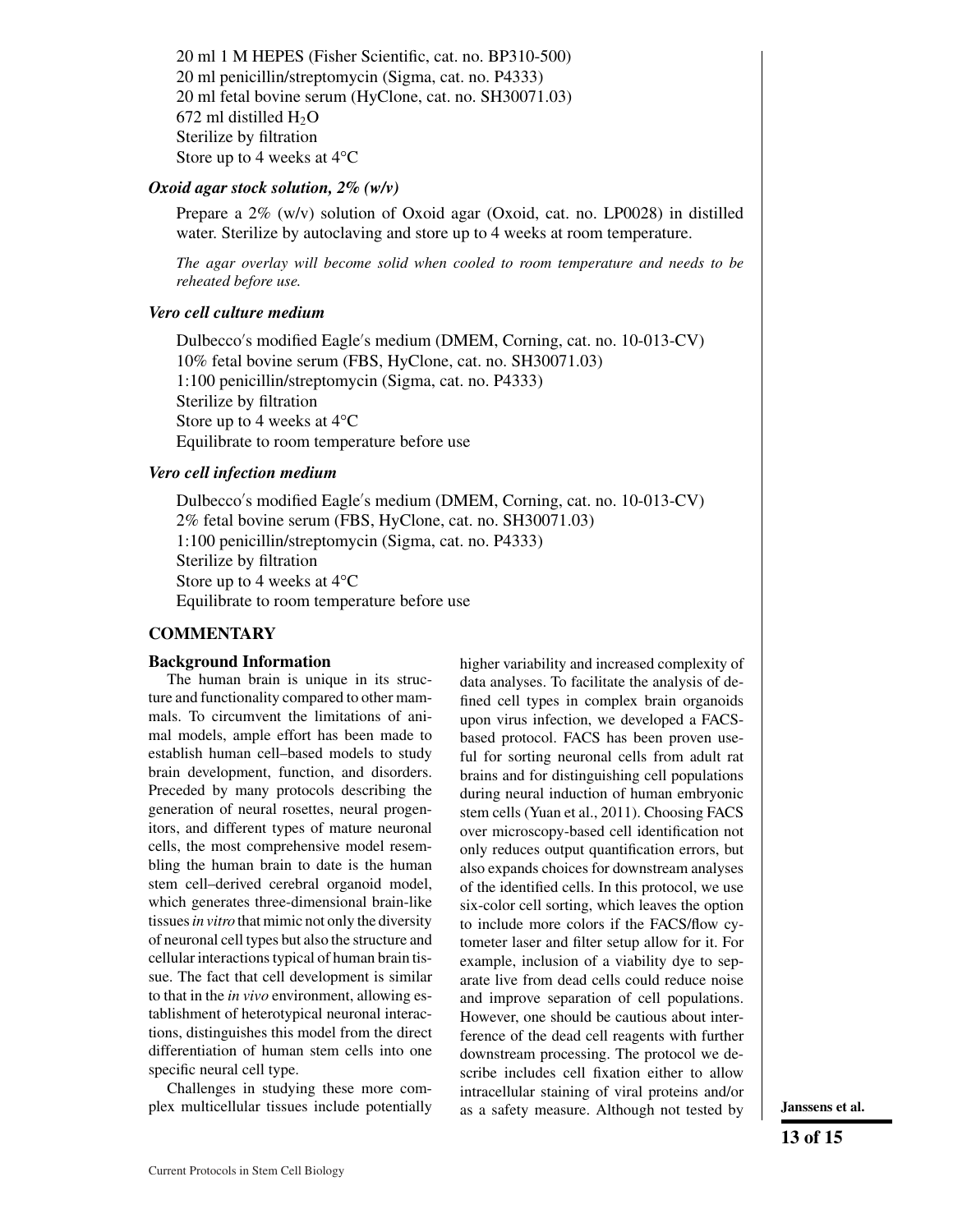| Problem                                                   | Possible cause                                                                           | Solutions                                                                                                                                                          |  |
|-----------------------------------------------------------|------------------------------------------------------------------------------------------|--------------------------------------------------------------------------------------------------------------------------------------------------------------------|--|
| <b>Basic Protocol 1</b>                                   |                                                                                          |                                                                                                                                                                    |  |
| Low reattachment<br>and/or survival after<br>dissociation | Too long incubation with<br>dissociation agent                                           | Use shorter incubation time                                                                                                                                        |  |
|                                                           | Dissociation of organoids into<br>single cells; cells are replated too<br>sparsely       | Reserve bigger cell clumps;<br>increase seeding density                                                                                                            |  |
|                                                           | Cells damaged during<br>centrifugation                                                   | Use lower centrifugation speed                                                                                                                                     |  |
| <b>Basic Protocol 2</b>                                   |                                                                                          |                                                                                                                                                                    |  |
| Excessive cell death<br>upon infection                    | Too high concentration of virus;<br>contamination of virus with toxic<br>agents          | Check virus stock concentration;<br>harvest virus before massive cell<br>death occurs or grow virus in<br>insect cells to reduce toxins<br>during virus production |  |
| Low infection<br>efficiency                               | Too low concentration of virus;<br>unhealthy cerebral organoid<br>culture                | Check virus stock concentration;<br>check cell culture for mycoplasma<br>or other "hidden" contaminants                                                            |  |
| <b>Basic Protocol 3</b>                                   |                                                                                          |                                                                                                                                                                    |  |
| No events displayed<br>in FSC-SSC scatter<br>plot         | Voltages of PMTs need to be<br>adjusted depending on cell size<br>and granularity        | Adjust voltages for FSC and SSC<br><b>PMT</b>                                                                                                                      |  |
| No or very few cells<br>after sorting                     | Too short centrifugation time of<br>cells diluted in high volumes                        | Increase centrifugation time<br>appropriately when working with<br>high volumes                                                                                    |  |
|                                                           | Clogging of FACS system                                                                  | Carefully monitor system during<br>sorting for any anomalies                                                                                                       |  |
| Low sorting<br>efficiency                                 | Cells are too concentrated and/or<br>flow settings are too high for<br>efficient sorting | Reduce flow speed and/or dilute<br>cell sample                                                                                                                     |  |

**Table 2** Troubleshooting Guide for Common Problems with FACS of Virus-Infected Cerebral Organoid Cultures

us, a modified version of this protocol without fixation, if staining of intracellular markers is not required, is anticipated to allow live cell sorting.

#### **Critical Parameters and Troubleshooting**

The protocol includes three critical stages: preparing organoid cultures for optimal infection, obtaining well-prepared virus stocks, and sorting of immunostained cell samples. Due to the advanced-level sorting with at least six markers, guidance or assistance from a FACS specialist might be required for users who do not have advanced FACS skills. A guide to common problems with possible causes and solutions is summarized in Table 2.

#### **Anticipated Results**

In a typical experiment, starting from  $\sim$  15 organoids seeded in four 6-well plates, with an overall infection efficiency of 15%, one can expect to obtain 20,000 to 200,000 cells per group. For downstream applications, we have successfully extracted DNA suitable for bisulfite sequencing, or RNA suitable for whole transcriptome amplification and subsequent  $qRT$ -PCR from samples as low as  $\sim$  4000 cells (Janssens et al., 2018).

#### **Time Considerations**

The protocol starts from mature organoids, which will take up to 12 weeks to develop. Growing a virus stock and performing plaque assays usually takes 5 days. Preparing the infected organoid culture will take 10 days. The **Janssens et al.** Table 2. Inc. botations is summarized in the collection gambia entire with the protocol, which includes cell  $\frac{1}{2}$